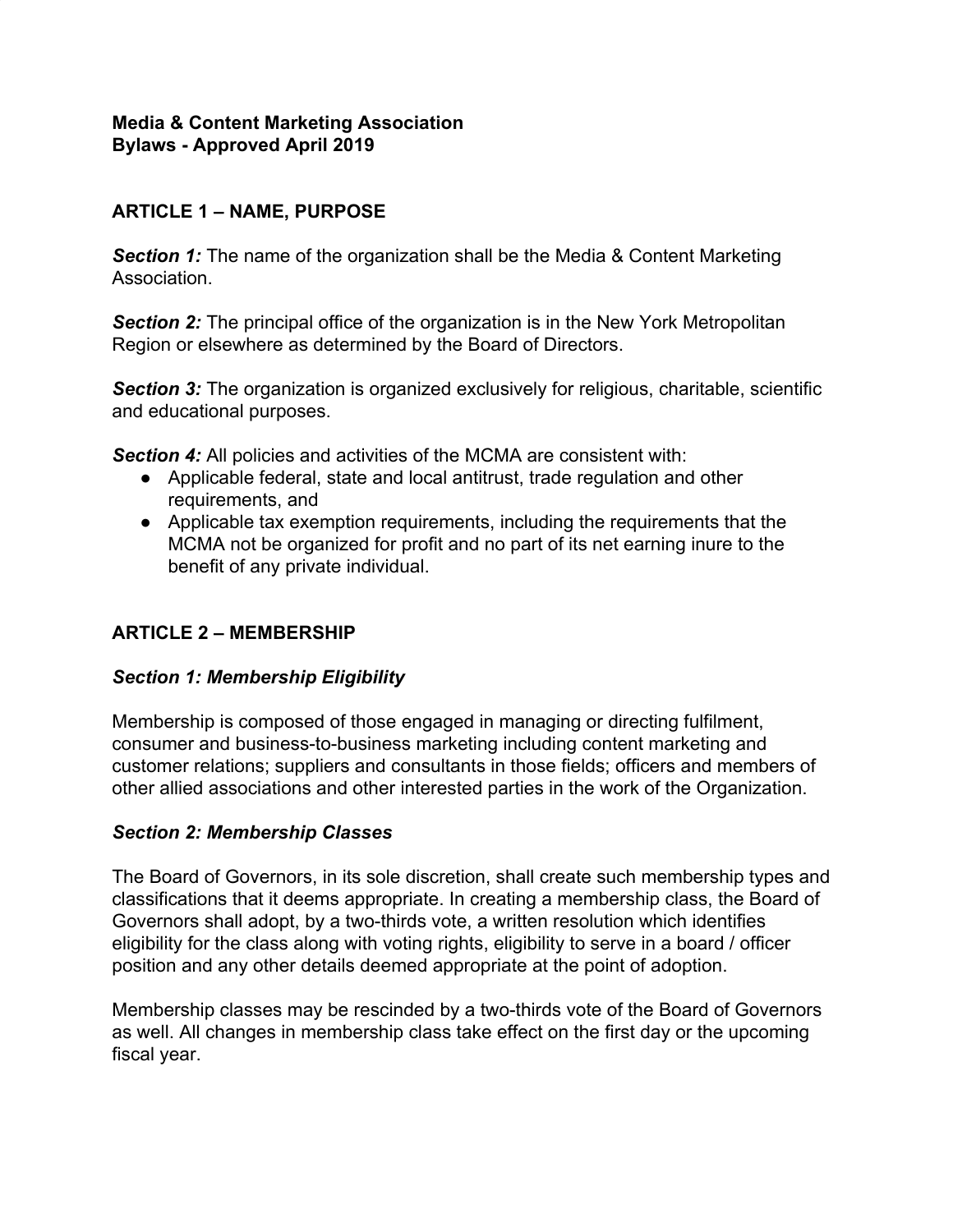### *Section 3:* Membership Year

All memberships shall expire on the last day of the organization's fiscal year, regardless of when a membership payment was made.

#### *Section 4:* Resignation

A member may resign by filing a written resignation; resignation does not relieve a member from liability for the full annual dues or other obligations accrued and unpaid as of the date of resignation.

#### *Section 5:* Expulsion

A member is automatically expelled without action of the Board of Governors for failure to pay applicable dues or failure to meet the eligibility requirements for membership. A member may be expelled by the Board of Governors, by a two-thirds vote, for other reasons if the member is provided with advance written notice including the reason for the proposed expulsion, an opportunity to contest the proposed expulsion in writing or in person before the Board of Governors, and final written notice of the Board's decision.

## **ARTICLE 3 – ANNUAL MEETING**

#### *Section 1:* Annual Meeting

The date of the regular annual meeting shall take place in May of each year.

#### *Section 2:* Special Meetings

Special meetings may be called for by the President, two-thirds of the members of the Board of Governors, or twenty percent of the members of the Organization, in good standing, through a petition to the Executive-Secretary of the Organization.

#### *Section 3:* Notice

Notice of each meeting shall be given, by mail or electronic mail, not less than ten business days before the meeting.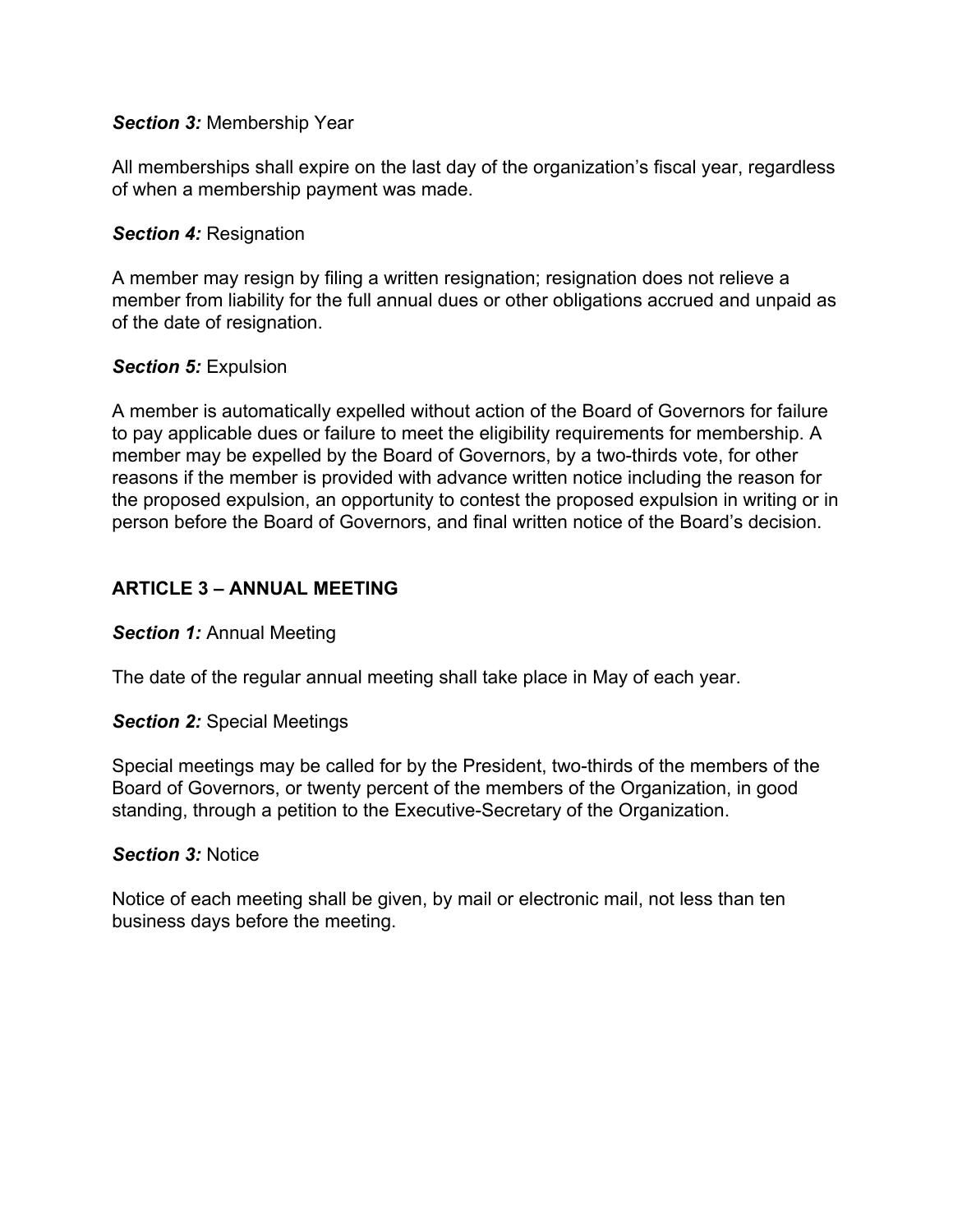## **ARTICLE 4 – BOARD OF GOVERNORS**

### *Section 1*: Board Role, Size, Compensation

The Board is responsible for overall policy and direction of the Organization, and delegates' responsibility for day-to-day operations to the Officers acting as an Executive Committee. The Board shall have up to 15 and not fewer than 7 members.

The Board does not receive compensation for Board service. They may receive reimbursement for expenses incurred in Board service, provided a written policy on the subject has been adopted by the Board.

#### *Section 2:* Meetings

The Board shall meet at least quarterly, at an agreed upon time and place. Meetings may be conducted electronically. Proxies are not permitted.

Special meetings may be called by the President, or one-third of the Board.

Notices of any meeting must be provided no less than ten business days in advance.

#### *Section 5:* Quorum

A quorum must be attended by at least 51% percent of the Board before member business can be transacted or motions made or passed.

#### *Section 6:* Notice

An official Board meeting requires that each Board member have written notice by mail or e-mail at least ten business days in advance.

#### **Section 7: Resignation and Removal**

Any Member of the Board may resign at any time by giving notice, in writing, to the Executive Secretary. The resignation shall take effect at the time specified therein, and, unless otherwise specified therein, the acceptance of such resignation shall not be necessary to make it effective.

Members of the Board of Directors may be removed from office after three unexcused absences in a fiscal year. Board members or officers may also be dismissed for any reason by a two-thirds action of the Board.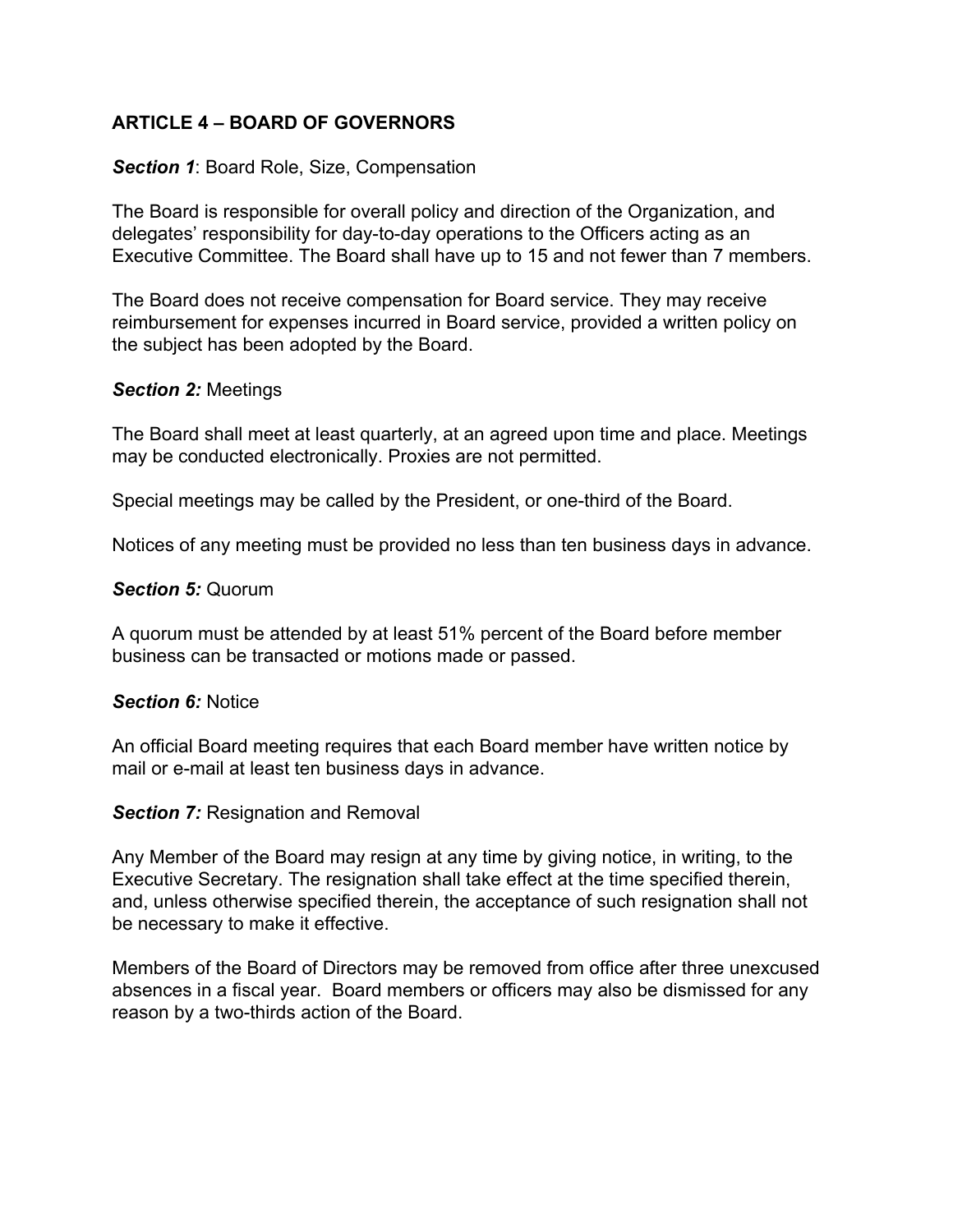### **Section 8. Officers and Duties**

There shall be five officers of the Board consisting of a President, Vice President, Treasurer, Executive Secretary and a Recording Secretary. Their duties are as follows:

## **President. The President shall:**

(a) preside at all meetings of the Board;

(b) exercise general charge and supervision of the affairs of the Corporation and shall do and perform such duties as the Board may assign to the President;

(c) keep the Board fully informed about the activities of the Corporation;

(d) have the power to sign and execute alone in the name of the Corporation all contracts authorized either generally or specifically by the Board, unless the Board shall specifically require an additional signature;

(e) to approve all financial transactions;

(e) in the event of a vacancy of any other office, to appoint a successor to serve for the balance of the year;

(f) with the advice of the Board, to appoint all standing and special committees, whose term will be concurrent with the President's;

(g) be an ex-officio member of all committees;

## **Vice President. The Vice President shall:**

(a) act in the place of the President when conditions so require;

(b) be an ex-officio member of all committees;

## **Treasurer. The Treasurer shall:**

(a) have charge and custody of, and be responsible for, all funds and securities of the Corporation and deposit all such funds in the name of the Corporation in such depositories as shall be designated by the Board;

(b) exhibit at all reasonable times the Corporation's books of account and records to any of the directors of the Corporation upon application during business hours at the office of the Corporation where such books are kept;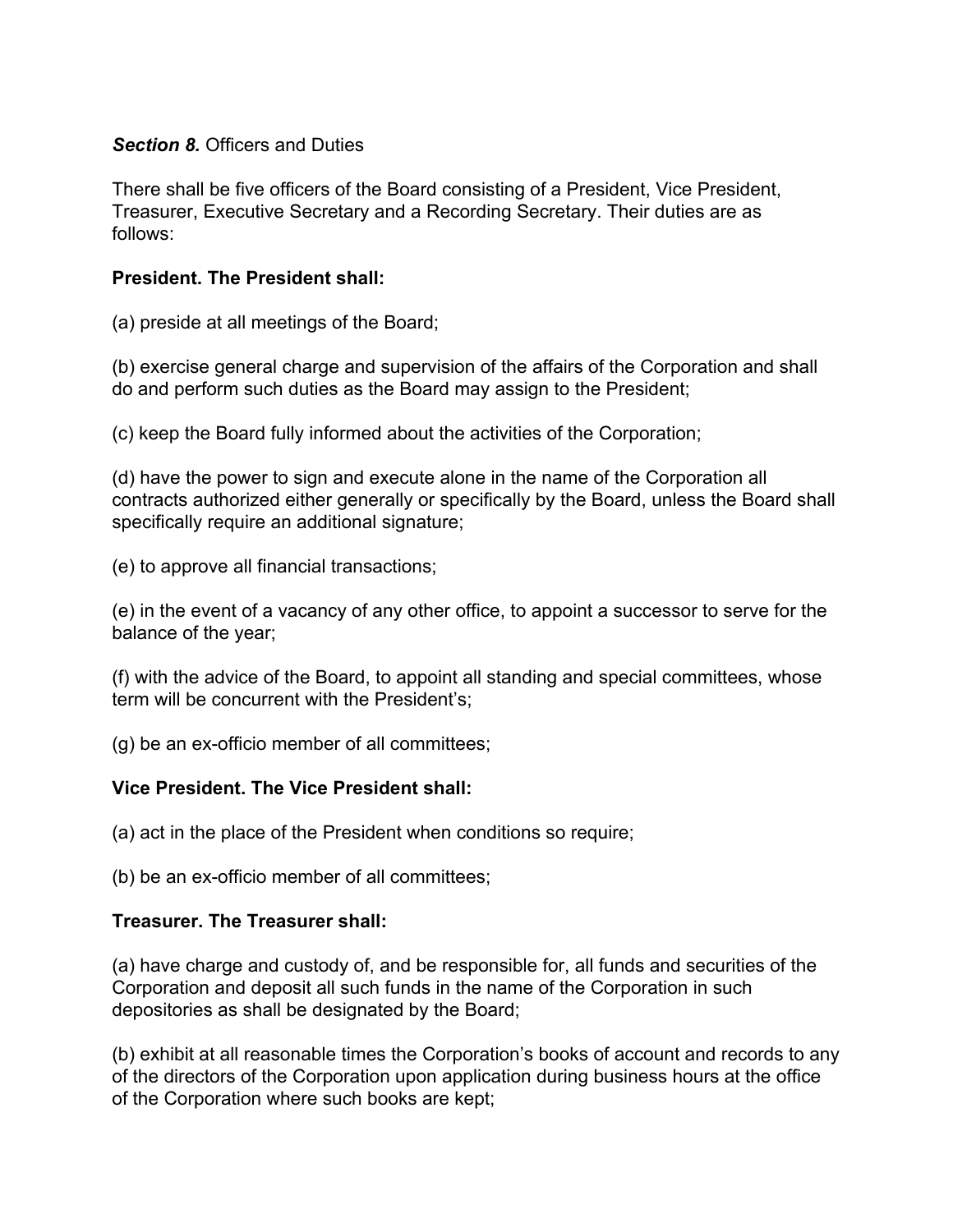(c) render a statement of the condition of the finances of the Corporation at all Board Meetings, and the annual meeting of the Organization, in such form as the Board may direct;

(d) receive, and give receipt for, amounts due and payable to the Corporation from any source whatsoever and, subject to the direction of the President, authorize the disbursement of funds of the Corporation;

(e) to file or cause to be filed, all Federal, State and Local tax filings as required by law and at the frequency required by law, for the Organization;

(f) chair the finance committee;

(g) in general, perform all the duties incident to the office of Treasurer, and such other duties as the President may from time to time assign to the Treasurer;

## **Executive Secretary. The Executive Secretary shall:**

(a) Exercise general charge and supervision of the organization's relationship with external organizations;

- (b) Exercise general charge and supervision of an annual strategic planning process;
- (c) Act as chair of the nominating committee;

(d) Take on other projects and areas of responsibility as agreed upon with the President;

(e) Oversee such processes as noted in these bylaws;

## **Recording Secretary. The Recording Secretary shall:**

- (a) Notify the Board of Governors and other interested parties of all Board Meetings;
- (b) Record all minutes of Board Meeting and to send to the Board and other interested parties before the next meeting;
- (c) Keep on file all committee reports, minutes and record books in which the By-Laws, special rules of order, standing rules, and minutes are entered, with any amendments to these documents properly recorded;

### *Section 9. Employees and Other Agents*.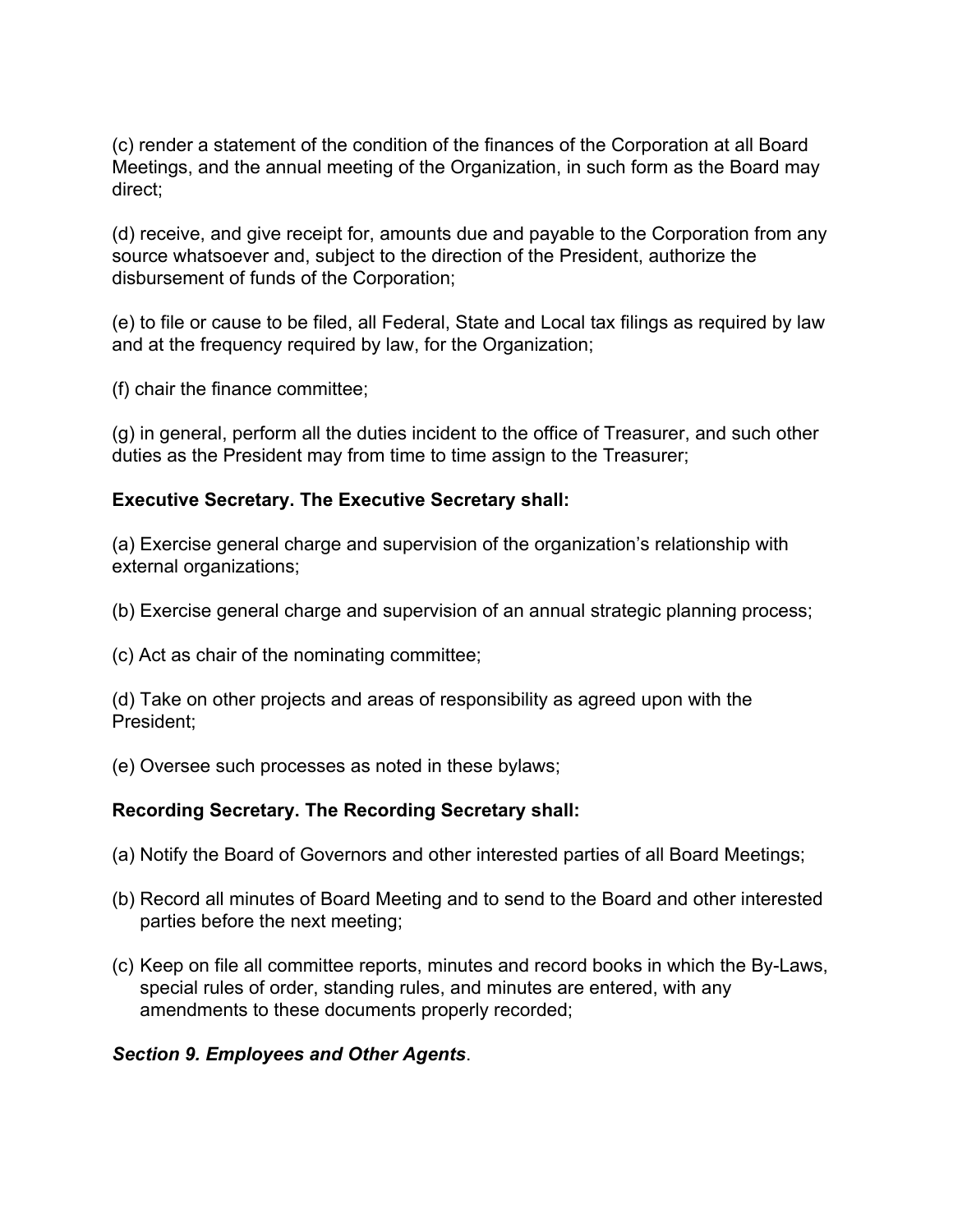The Board may from time to time appoint such employees and other agents as it shall deem necessary, each of whom shall hold office at the pleasure of the Board, and shall have such authority and perform such duties and shall receive such reasonable compensation, if any, as a majority of the Board may from time to time determine.

To the fullest extent allowed by law, the Board may delegate to any employee or agent any powers possessed by the Board and may prescribe their respective title, terms of office, authorities and duties.

## **ARTICLE 5: ELECTION OF OFFICERS**

Section 1. Election, Term of Office, and Qualifications.

The Board, by written resolution, shall set out the procedure for nomination of candidates for the Board and Officer roles. Voting may take place either by mail or electronically as prescribed in the resolution and must be completed 30 days prior to the start of the fiscal year.

Members of the Board serve for two year terms and may be re-elected once. Officers serve for one year terms and may be re-elected up to five times. Once a Board Member is no longer eligible for serve, they must step off the board for at least one year before standing for election.

All members, in good standing as defined by the Board and whose membership class is eligible to serve on the Board, are eligible to stand for election.

## **ARTICLE 6: COMMITTEES**

Section 1: Committees of the Board

The Organization has the following Committees of the Board:

- (a) Finance: chaired by the treasurer and responsible for preparing an annual budget, overseeing an annual review of the Organization's financial records and other matters as directed by the Board.
- (b) Membership: responsible for the implementation of an annual acquisition and retention campaign, as well as the review of existing membership classes and the recommendation of any new membership class for the Board's consideration.
- (c) Program: charged with planning the annual programs of the Organization.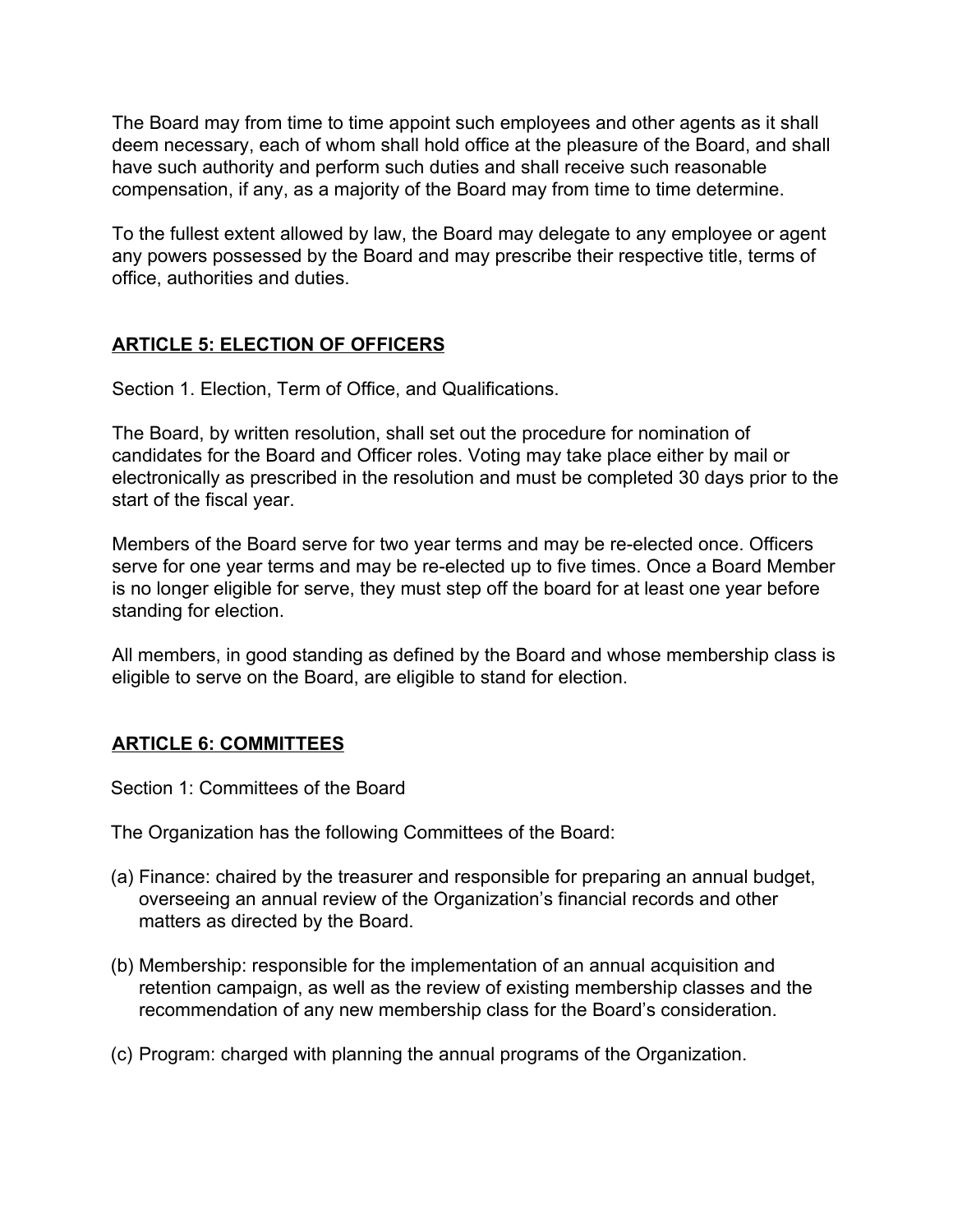- (d) Awards: oversees the nomination and selection process for all awards of the Organization as well as plans and executes the recognition of award winners at an annual event.
- (e) Scholarship: tasked with the promotion of the Organization's scholarship program, solicitation of applicants and selection of recipients.
- (f) Executive: comprised of the officers of the Organization. Except for the power to amend the Articles of Incorporation and Bylaws, the Executive Committee shall have all of the powers and authority of the Board of Directors in the intervals between meetings of the Board of Directors, subject to the direction and control of the Board of Directors.

### *Section 2: Additional Committees*

The President, acting on the advice of the Board, may appoint other committees as deemed appropriate.

## *Section 3: Appointment to Committees*

The President, with the advice of the Board, shall appoint the chairs and members of each committee, in a manner consistent with these bylaws.

### *Section 4: Removal from Committees*

Committee members who have 3 or more unexcused absences, or for any other reason judged appropriate by the Board, may be removed from service by a two-thirds vote of the Board.

## **ARTICLE 7: INDEMNIFICATION**

### *Section 1. Indemnification.*

The Corporation may, to the fullest extent now or hereafter permitted by law, indemnify any person made, or threatened to be made, a party to any action or proceeding by reason of the fact that he or she, his or her testator or intestate, was a director, officer, employee or agent of the Corporation, against judgments, fines, amounts paid in settlement and reasonable expenses, including attorneys' fees. No indemnification may be made to or on behalf of any such person if (a) his or her acts were committed in bad faith or were the result of his or her active and deliberate dishonesty and were material to such action or proceeding or (b) he or she personally gained in fact a financial profit or other advantage to which he or she was not legally entitled.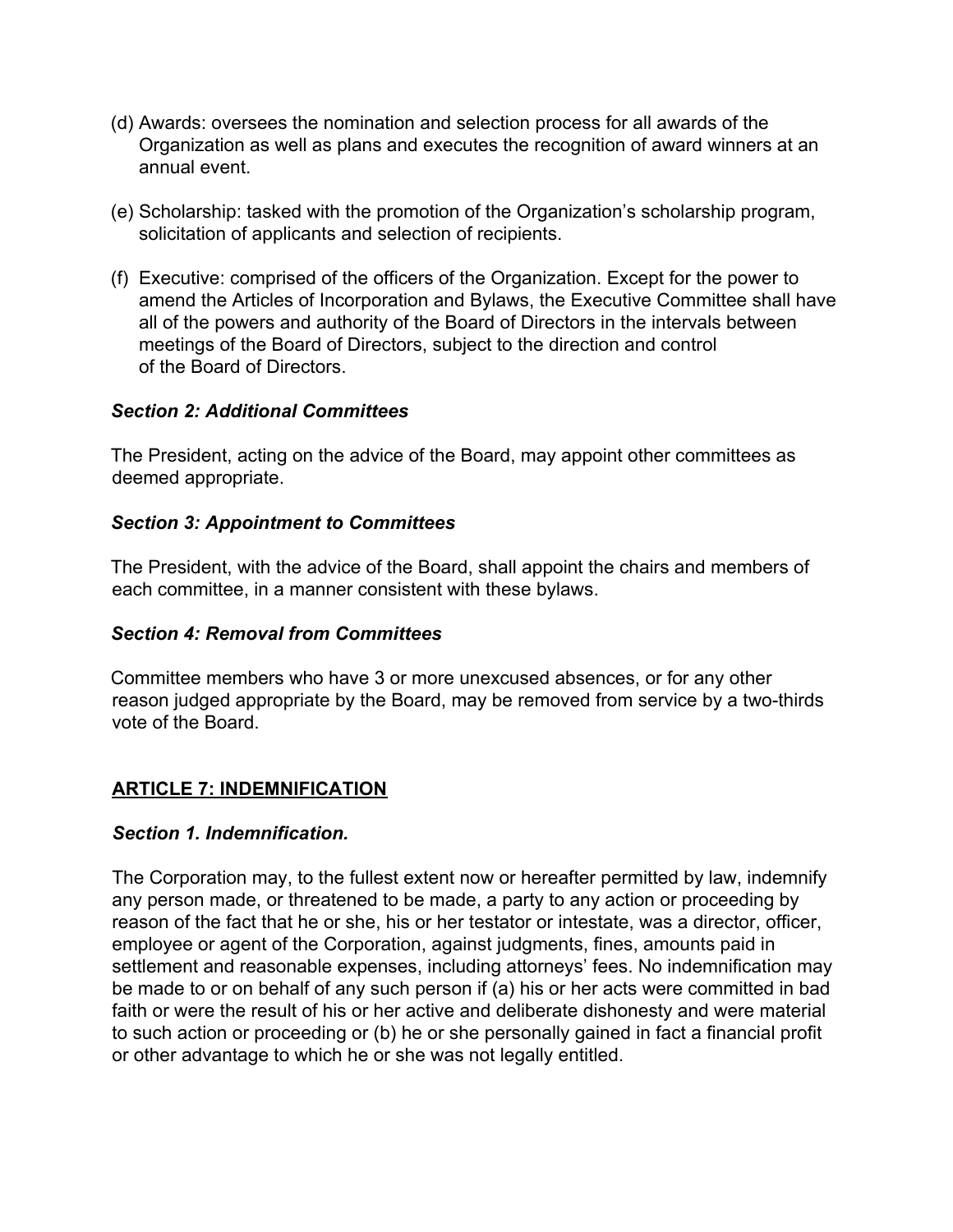## *Section 2. Insurance.*

The Corporation shall have the power to purchase and maintain insurance to indemnify the Corporation for any obligation which it incurs as a result of its indemnification of directors, officers and employees pursuant to Section 1 above, or to indemnify such persons in instances in which they may be indemnified pursuant to Section 1 above.

## **ARTICLE 8: GENERAL PROVISIONS**

## *Section 1. Fiscal Year.*

The Board shall fix the fiscal year of the Corporation.

## *Section 2. Books and Records.*

The Corporation shall keep correct and complete books and records of the activities and transactions of the Corporation, including a minute book, which shall contain a copy of the Certificate of Incorporation, a copy of these Bylaws, all resolutions of the Board, and all minutes of meetings of the Board and committees thereof.

## **ARTICLE 9: CONFLICTS OF INTEREST**

Any potential conflict of interest which could result in a direct or indirect financial or personal benefit to a director, officer or staff member must be disclosed on good faith or known to the Board, and must be resolved pursuant to the Conflict of Interest Policy adopted by the Corporation.

### **ARTICLE 10: AMENDMENT**

The Board of Governors shall review the content of the Bylaws every two years. These Bylaws may be amended at any regular meeting of the Association by a two-thirds vote, if the proposed amendment has been communicated to all members in attendance at the meeting preceding the one at which the action is to be taken and communicated to all members at least two weeks prior to the meeting in which a vote is to be taken.

### **ARTICLE 11: NON-DISCRIMINATION**

In all of its dealings, neither the Corporation nor its duly authorized agents shall discriminate against any individual or group for reasons of race, color, creed, sex, age,